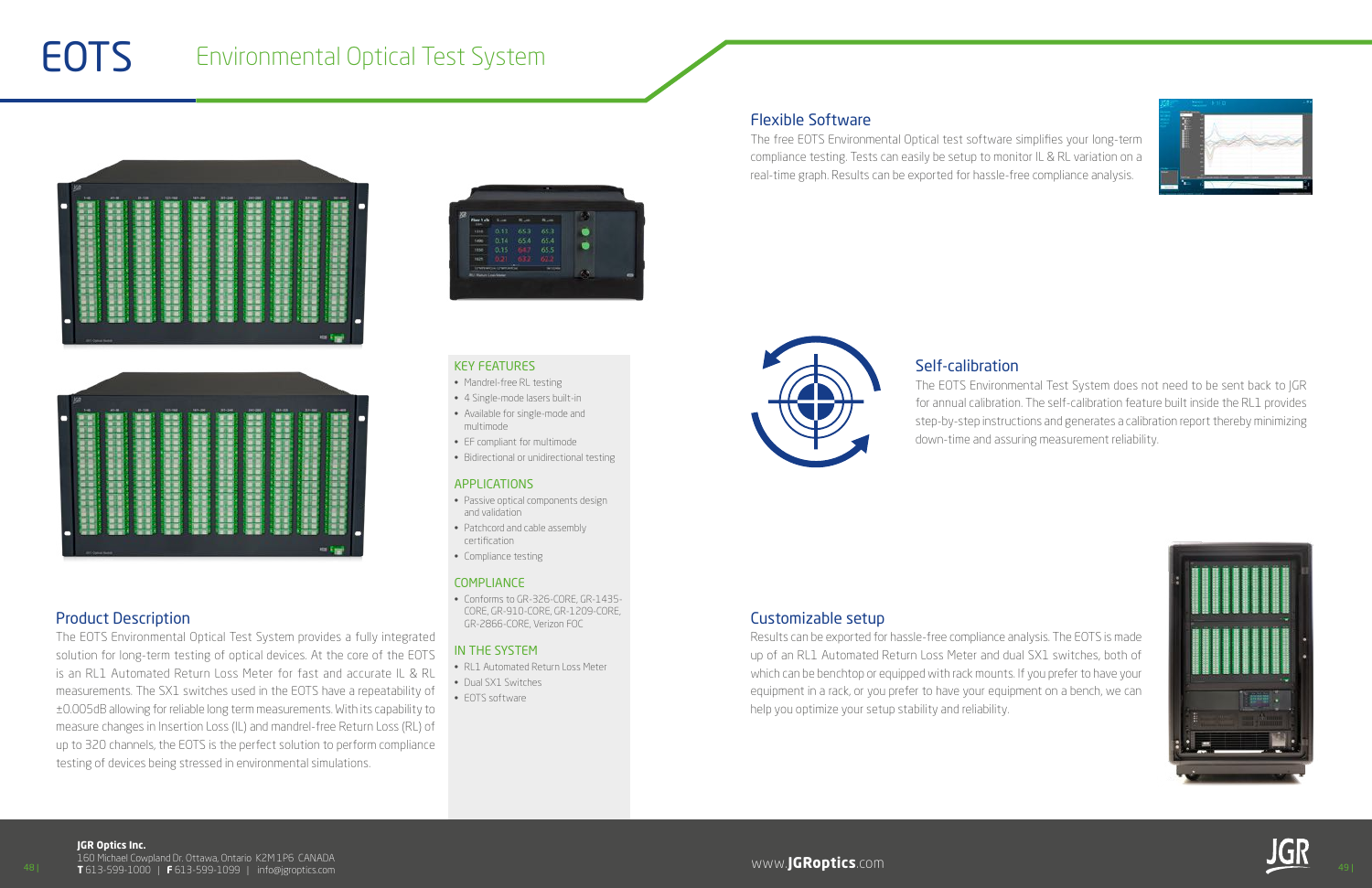**JGR Optics Inc.**

50 | www.**JGRoptics**.com 51 | 160 Michael Cowpland Dr. Ottawa, Ontario K2M 1P6 CANADA **T** 613-599-1000 | **F** 613-599-1099 | info@jgroptics.com



# Ordering Scheme & Instructions

## 1 - Configure RL1 meter

### **Single-mode version**



2 - Configure SX1 switches *\*2 switches required*



## 3 - Add accessories

#### **Slide detector adapters**



More detector adapters available

upon request.

See more details on pg 102.





SD

| <b>TYPE</b> |                 |    |                |    |                |    |             |
|-------------|-----------------|----|----------------|----|----------------|----|-------------|
| 00          | Cap             | 14 | MU             | 20 | DA113 Barrel   | 38 | MTPO/MPO-16 |
| 01          |                 | 5  | E2000          |    | BFA3000 Barrel | 64 |             |
| 02          |                 | 16 | Universal 2.5. | 26 | Universal 1.6  | 67 | <b>SN</b>   |
| 03          | ۲C              |    | MTP/MPO        | 34 | LC Duplex      | 68 | MDC         |
| 04          | Universal 1.25. | 18 |                | 35 | Optitap        |    |             |
|             | M <sub>T</sub>  | ۹9 | MT-RI          | 37 | <b>MXC</b>     |    |             |

# **2U Rack Short ear**

# 2U-RACK-SHORT-EAR 2U-RACK-LONG-EAR 2U-CONNECTOR-PLATE **2U Rack Long ear filler plate 2U chassis connector plate**





**2U rubber bezels** 2U-BEZEL